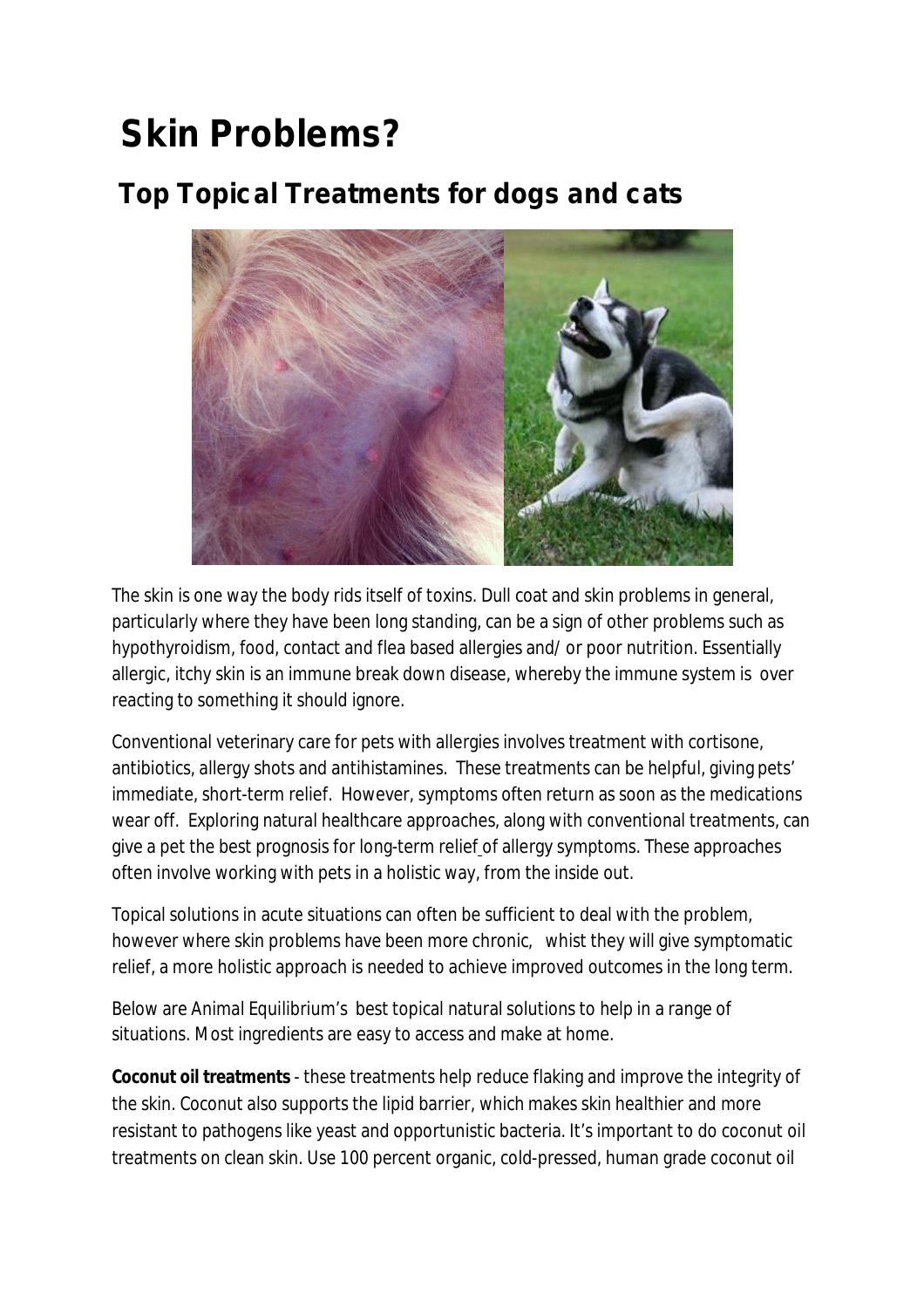on part or all of the body. The oil will need to be in a liquid or semi-liquid form. In cooler months, you will need to warm the coconut oil to get it to the right consistency to use. Apply and leave on for a few minutes then rinse with warm water. This treatment not only keeps the skin soft, but also does a great job improving the natural defenses of the skin. Coconut oil contains auric acid, which is a fabulous immune builder, both orally and topically, so if your animal licks it, no need to worry.

#### **My "all rounder" for skin irritations, infections and itchiness**

In equal quantities mix Colloidal Silver ( a natural liquid anti-biotic), chamomile tea (from steeped chamomile leaves or organic tea bags) and organic apple cider vinegar. Use as a spray or rinse.

#### **Herbal rinses for animals with generalized itchiness and restlessness**

Add a combination of green, chamomile and peppermint tea bags to two litres of very hot water, steep until water is cool (3 hours is recommended to allow for the maximum amount of polyphenols to exit the teabag and enter the water). Please note that this solution is iced tea colour and will turn white dogs and cats off white. This is not a health hazard, but important to note. Apply as a spray or rinse.

**Solution for itchy paws –** Dissolve Epsom salts in water and apply. If the skin between the toes is red and inflamed, then add some calendula cream after soaking in the epsom salts.

#### **Ear & Skin Infections**

Use colloidal silver, a natural anti-antibiotic lotion available from most health food stores. Use straight as ear drops, eye cleanse for conjunctivitis in dogs and kittens with Chlamydia. Alternatively in the case of skin infections dilute Colloidal Silver plus add calendula/Hypercom tincture and use as a skin rinse to rid fungal infection on animals who have smelly itchy coats *( NOTE : these problems are usually brought on by using antibiotics that destroy the good gut flora- hence using a good probiotic in the diet is also beneficial).* 

# **The top homeopathic and herbal creams /gels for topical application**

- Aloe Vera good for overall skin and redness
- Calendula good for overall skin, where they may be rashes and redness.
- Nettle /Uretic good for anti-itch and where the skin is broken.
- Witch-hazel ( can also get in a lotion form)– good for moist & sticky eruptions on the skin

# **Now what about essential oils added to baths and rinses? - ONLY USE 100% PURE ESSENTIAL OILS- Best choices are**